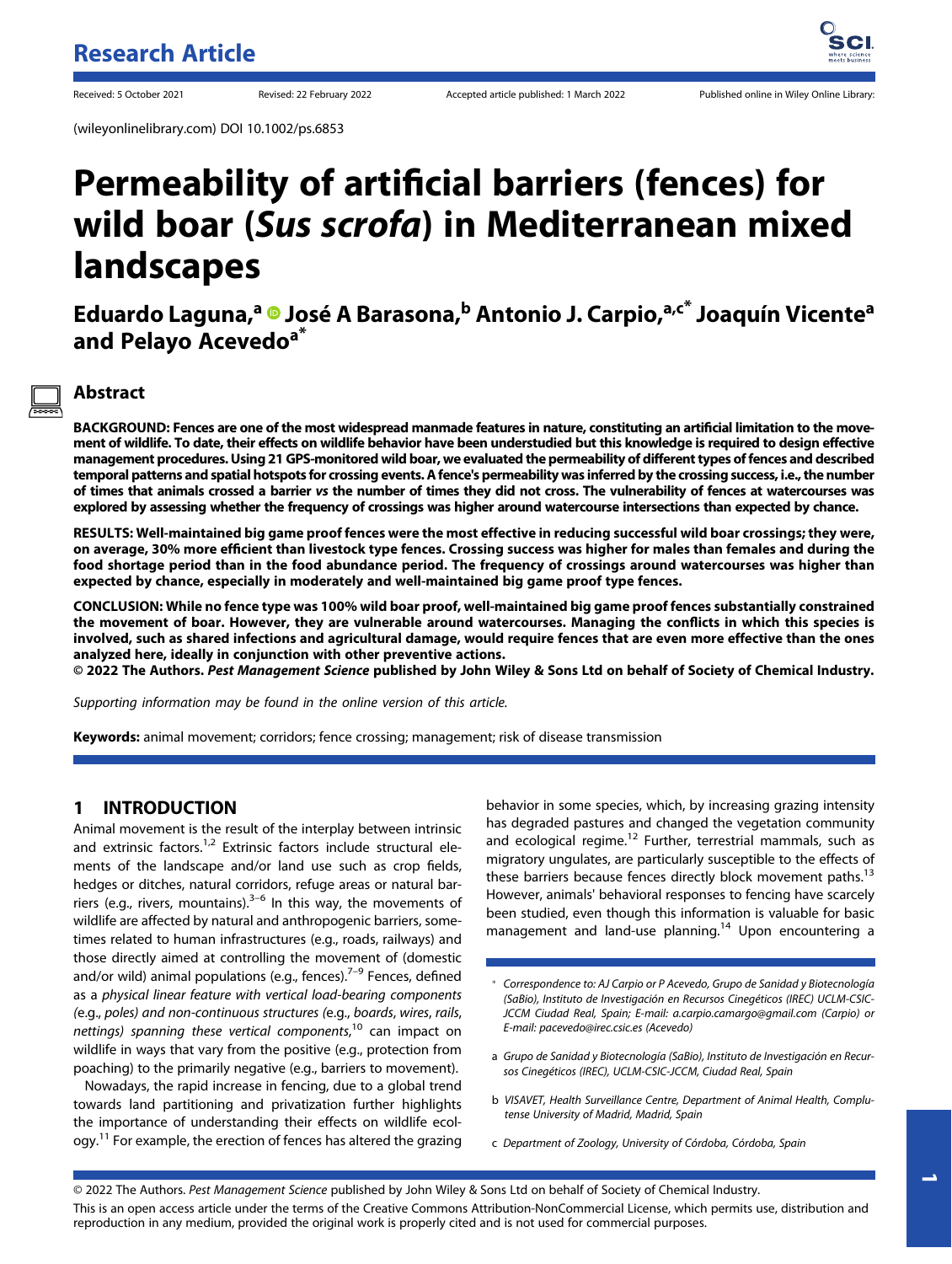fence, an animal may patrol along such boundaries, seeking breaks for crossing opportunities or immediately deflect away.<sup>15,16</sup> Animals may also move more quickly in the immediate vicinity of fences or not exhibit visible changes in their movement pattern.17,18 In this context, the effectiveness of fences in restricting the movements of wildlife remains unclear,  $19,20$  although some species challenge fences, jumping and/or climbing over, others crawl under them.<sup>21</sup>

Fences are one of the most effective tools to prevent humanwildlife conflicts, and are commonly used: (i) to reduce the roadway collisions caused by animals<sup>22</sup>; (ii) to protect crops and forestry<sup>23,24</sup>; and (iii) to reduce transmission of shared infections.<sup>21</sup> However, some drawbacks have been identified. In addition to the initial cost of installing the fences, their effectiveness is highly dependent of the maintenance status, especially when they are intended to retain wildlife populations, and this is costly.<sup>19,25</sup> Their effectiveness may be compromised by some vulnerable points (e.g., an intersection with a river/road) $^{23,26}$  in concomitance with the increased attraction of the resources they protect (e.g., harvest period on agricultural land).<sup>27</sup> Most fences do not work against a wide variety of species,  $10$  and normally involve animal conservation costs (e.g., cutting migration routes, promoting landscape fragmentation).<sup>28,29</sup>

Wild boar (Sus scrofa) is the ungulate most involved in conflicts in Europe, where effective solutions to manage the species are in high demand.<sup>30</sup> Recently, Carpio et al.<sup>31</sup> reported that wild boars produce density-related conflicts mainly in arable farming, livestock farming and (peri-) urban areas across Europe. However, while a number of authors have studied the effects of fencing to reduce crop damage, $32,33$  disease control, $21$  wildlife-livestock segregation, $34$  and vehicle collisions with wild boar, $35$  the effect of fencing on wild boar´s spatial behavior remains poorly studied.<sup>36–38</sup> Fences were found to temporarily reduce the damage caused by wild boars (or wild pigs) and restrict their movements, but with different levels of efficiency in relation to the fences' characteristics.<sup>32,33,38</sup> The effectiveness of a fence to exclude wild boars requires continuous fence monitoring and maintenance.<sup>39</sup> Currently, there is no evidence of affordable fence designs that are 100% wild boar proof on a large scale and for a prolonged period. However, nowadays, fences are deployed to prevent the spread of emerging wildlife pathogens.<sup>21</sup> For instance, new large-scale fences are being built in many countries



Figure 1. Study area. The map shows the main land use for each plot, the location of the different type of fences and the home ranges (kernel 95%) of the 21-radio collared wild boars.

in Europe to combat the spread of African Swine Fever (ASF), although surprisingly little scientific literature is available on the efficacy of fencing to control wildlife disease.<sup>40-42</sup>

To date, the effect of the fences has not been clearly determined as most fences are still undocumented or unmapped,<sup>10</sup> and only a few studies have described animals' behavioral responses to fencing.<sup>14</sup> Scientists, conservationists, resource managers, and private landholders require this knowledge for wildlife management and land-use planning in order to understand how fences affect individual animals, populations, or processes within the ecosystem. This information is particularly essential in the complex context of mixed land uses, where conflict between wild boar-human, wild boar-livestock or wild boar-conservation occur (e.g., urban, farming, livestock or protected areas) and in the different management scenarios (e.g., fenced areas, feeding states) present in Mediterranean ecosystems. $31$  We hypothesize that crossing success (i.e. as the number of times that animals crossed a barrier vs the number of times they did not) can be affected by the type of fence and its maintenance, after controlling for individual and temporal factors, and all fence types have vulnerable points where animals tend to cross. In this context, our aim was to evaluate the permeability (in terms of crossings and bounces) of the different types of fences typically used in mixed land use in Mediterranean areas, and to describe the presence of vulnerable points (hotspots) of fences in terms of wild boar crossings.

## 2 MATERIALS AND METHODS

#### 2.1 Study area

The study was performed in Montes de Toledo, a mountain chain located between Ciudad Real and Toledo provinces, on the central Spanish plateau, characterized by fragmented agroforestry systems with Mediterranean woodlands and scrublands (Fig. 1). In the western area, mixed land uses are present within the Cabañeros National Park (hereafter CNP), where livestock and agricultural farming predominate on the periphery of the park. In the eastern area, a continuous distribution of independently managed hunting estates is present, mainly devoted to the recreational hunting of wild ungulates, wild boar, and red deer (Cervus elaphus) are the main game species. Therefore, throughout the study area there is a mosaic of estates with different land uses: hunting, livestock, agricultural and protected areas (Fig. 1). Fences are abundant in the study area to delimit livestock pastures, protect crops and constitute the boundaries of hunting estates.

The hunting management unit in this area are the estates (public or private). Here the harvest is mostly conducted by drive hunts (locally called montería). The hunting tally from the study area is high with an average annual extraction quota of 2.26 wild boar·km−<sup>2</sup> <sup>43</sup> The study area is also one of the areas with the high-. est prevalence and incidence of tuberculosis (TB) in cattle in Spain, with high rates of TB-like lesions in wildlife.<sup>44</sup> In this context, we have to highlight two problems: (i) the conflicts related to the protection of natural processes and conservation of species in protected areas $45,46$ ; and (ii) conflicts with livestock farmers related to the risk of pathogen spread from wild animals to livestock.<sup>47</sup> Areas like this with mixed land uses are common in southern Europe.<sup>31</sup>

#### 2.2 Capture and monitoring

From July 2009 to August 2010, 21 adult wild boars (12 males and nine females) were captured using  $3 \times 1.2$  m portable cage traps and corral traps, each consisting of seven panels over 5 m wide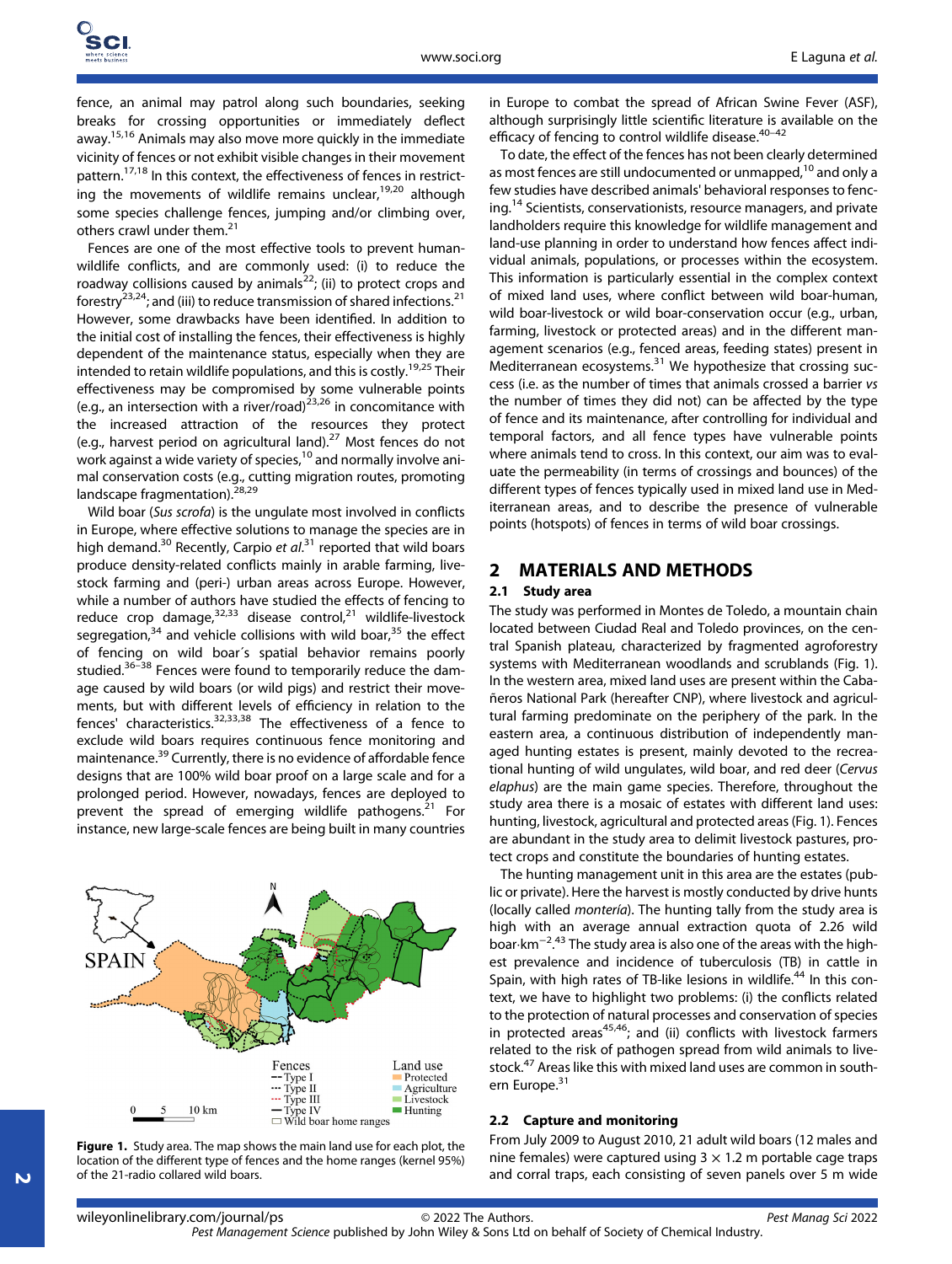(Supporting information, Table S1). The capture of the animals was performed following a protocol approved by the Animal Experiment Committee of Castilla-La Mancha University and by the Spanish Ethic Committee (PR-2015-2103-08). The protocol was designed by specifically trained and certified scientists (B and C animal experimentation categories) according to the EC Directive 86/609/EEC. The animals captured were equipped with GPS-GSM collars (MICROSENSORY S.L.) that were programmed to acquire one location every hour 24/7. The data collected by the collars included date, time, geographic coordinates, and the individual's ID. The mean positioning error was estimated to be 26 m (standard deviation;  $SD = 23.5$  m). For the analyses, locations from the first day were not considered, since the animals could have anomalous behaviors after the handling procedure.<sup>48</sup>

# 2.3 Characterization of the estates

Previous studies have attributed success in crossing fences to the type of fence, and the lack of maintenance with the presence of holes or breakage points.19,20,27 The 28 estates present in the study area (64 390 ha) were characterized by means of a survey, conducted with the managers and farmers during the 2009 and 2010 summers (July–September), which is the season when water resources are most limited for wildlife, the availability of food is, therefore, severely reduced and thus the animals displayed longer daily movements in the study area (Supporting information, Table S2). The aim of the survey was to gather information on the fences, both internal and on the perimeter. We used a printed map to locate the limits of each internal plot and the main land use. In this study a plot is a small area without internal barriers with a specific land use; one estate can be then divided into several plots with the same or different land use (e.g., two plots used for agriculture and one for livestock breeding). The map was supported by tables to register the description of fence and the frequency of the fence maintenance (e.g., weekly, monthly, sporadic). The time required to conduct the questionnaire, including the annotations on the map, was typically 1 h per estate. In addition, a walking tour was carried out to count the number of holes and breakage points per kilometer (hereafter km) in each fence, to be used as a proxy for the permeability index (Supporting information, Table S2 and Figs S1 and S2):

- Type I. Simple or reinforced livestock type fence, height between 120 and 150 cm with horizontal and vertical wires (30 cm wide between vertical lines) and wooden or steel posts, which may have one or two lines of barbed wire on top. Average permeability index of 10.94  $\pm$  3.63 holes per km of fence.
- Type II. Poorly-maintained big game proof type fence, height of 200 cm, with old horizontal and vertical wires (minimum  $15 \times 15$  cm) and sporadic maintenance of breakage parts. Average permeability index of 4.21  $\pm$  2.86 holes per km of fence.
- Type III. Moderately-maintained big game proof type fence with a height of 200 cm and tightened horizontal and vertical wires (minimum 15  $\times$  15 cm) and monthly maintenance activities. Average permeability index of 1.37  $\pm$  1.89 holes per km of fence.
- Type IV. Well-maintained big game proof type fence, height of 200 cm, with tightened horizontal and vertical wires (minimum  $15 \times 15$  cm) and weekly maintenance. Average permeability index of 0.15  $\pm$  0.54 holes per km of fence.

None of these fence types is fixed into the ground. Permeability indices were designed to show intra-annual variations. The transects were, for this reason, created in the worst scenario (summer) and the values were just used as a confirmatory and objective parameter to support the classification of the fence that had been determined from the questionnaires.

We obtained information for 59 plots and identified four main land uses in the study area (protected area 18 040 ha, agriculture 2700 ha, livestock 9850 ha and hunting estates 33 800 ha) and 189 fences with an extension of 483 km (Type I 97 km, Type II 200 km, Type III 74 km and Type IV 112 km) (see Fig. 1). Type II covered 100% of the perimeter in the protected areas. On agricultural and livestock farms, Type I accounted for 91% and 45%, respectively. However, for those plots where hunting was the main land use, 92% of their perimeters was formed with big game proof fences, with different frequencies of maintenance activities (Supporting information, Table S3). Thus, fence classification is inherently associated with the land uses of the territory.

## 2.4 Data analysis

## 2.4.1 Availability of fences

Animal movement can be estimated from telemetry data summing the raw straight-line distances between consecutive locations; however, this approach underestimate total displacement due to animal paths are mostly tortuous.<sup>49</sup> Recently, Palencia et al.,<sup>49</sup> using GPS technology, reported an average movement speed of 500 m⋅h<sup>-1</sup> for wild boars in southern Spain after the rescaling of the raw value with a tortuosity-related correction factor derived from camera-trap data. Therefore, given our fixation rate (1 loc·h<sup>-1</sup>), a fence was considered available for the monitored individuals when at least one location was recorded within a 500 m distance. It should be noted that this value is consistent with that obtained for our study area using telemetry data from our collared individuals and camera trap data from an unpublished experiment (data not shown).

## 2.4.2 Events at fences

We established a buffer area with a radius of 50 m (GPS error + SD) around fences to represent an area where we are not sure of the plot at which the animal is located. Following the rationale of Xu et al.,<sup>14</sup> we defined four types of events, i.e., interactions between animals and fences (Fig. 2; for further details see Supporting information, Appendix S1):

- (1) Quick cross: consecutive locations in different plots, outside the buffered area, whose trajectory intersects a fence. The maximum number of locations involved in the trajectory is three for this behavior (with or without an intermediate location in the buffered area).
- (2) Trace-and-cross: like a quick cross but involving more than one location in the fence's buffered area.
- (3) Bounce: a location in the buffered area, with the previous and posterior locations in the same plot and outside the buffered area.
- (4) Trace-and-bounce: like a bounce but involving more than one consecutive location in the buffered area.

Data registered for each event included the ID of the fence involved, its type (I–IV), the individual's ID, sex, date, time and the geographic coordinates where each crossing potentially occurred (intersection between the fence and the lineal trajectory determined by consecutive GPS fixations). Also, the number and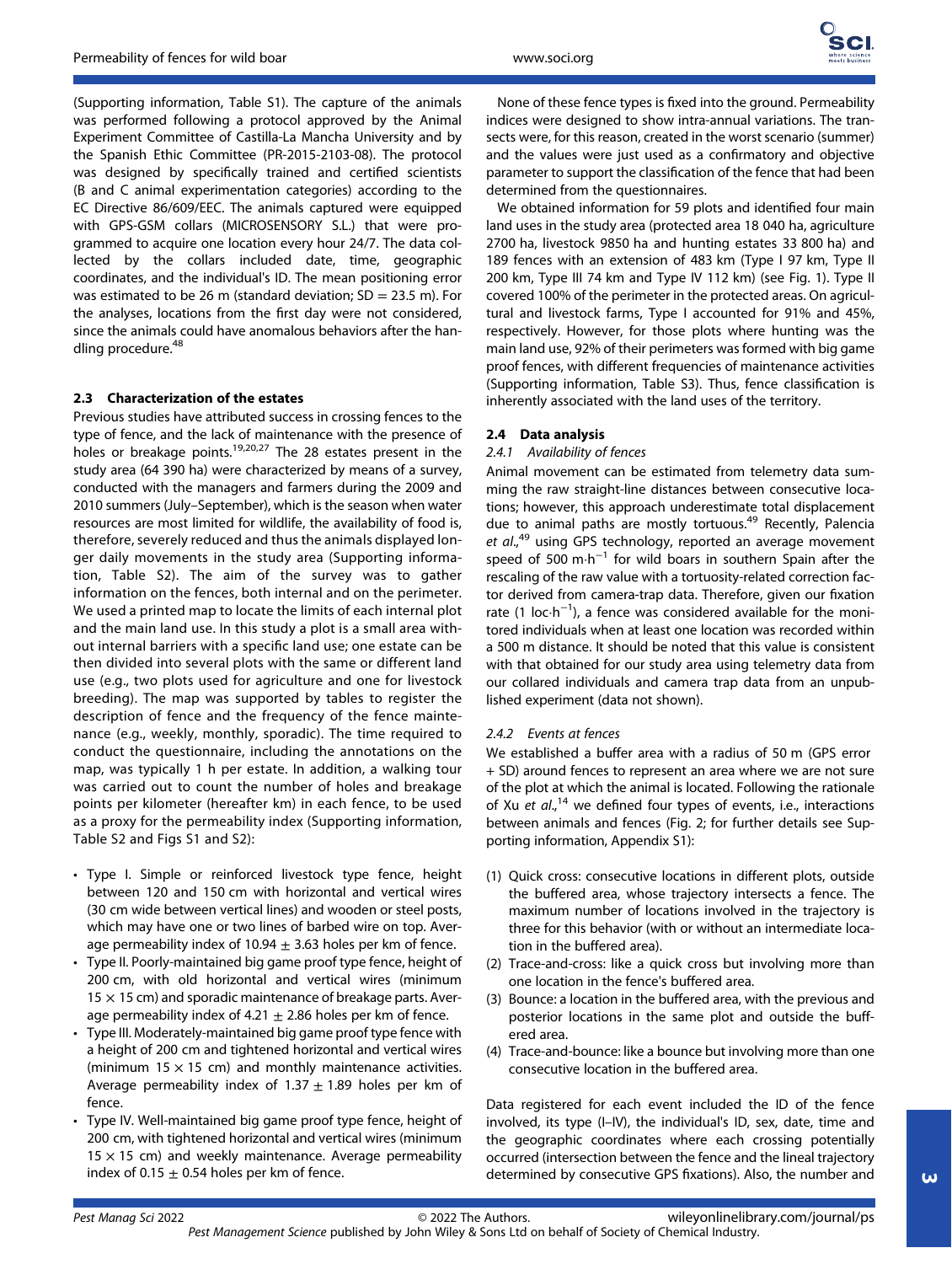

Figure 2. Theoretical scenarios used to define the four behaviors in relation to fences: quick cross, trace-and-cross, bounce and trace-and-bounce. Blue rectangles show the buffer area around the fence (white line), red points show the GPS locations, and the dotted lines show the trajectories. Grey and green rectangles represent two different plots.

frequency of the different events were quantified per each individual/ID fence. We searched the database of animal locations for the presence of these events using programmed functions in R,<sup>50</sup> with 'sf', 'sp' and 'dplyr' R packages (see also Supporting information, Appendix S1 for further descriptions of the events).<sup>51-53</sup>

To avoid the inclusion of false bounces caused by resting places near the fences, we excluded data within the period of inactivity. An average hourly movement speed was calculated using the information from the 21 wild boars monitored by GPS-collars. The interpretation of this pattern allowed us to define the period of inactivity in our study area as being between 8.00 a.m. and 4.00 p.m. (Supporting information, see Fig. S3); sensitivity analyses showed no effects of period definition on the results obtained (data not shown). Finally, a temporal pattern for the movement of wild boars was observed.54,55 To control the temporality, three periods were defined according to the availability of natural resources and hunting disturbances: (i) the food shortage period (hereafter, FSP) (from June 16th to October 15th), which includes the summer when resources become limited for wild boars in the Mediterranean ecosystem; (ii) the hunting season (from October 16th to February 15th), which comprises the regular hunting period in our study regions; and (iii) the food abundance period (hereafter, FAP) (from February 16th to June 15th), which includes the spring and the peak of births. Each event was associated to one of these periods.

We designed a generalized linear mixed model (GzLMM), binomial distribution and logit link function, to explore the differences due to: the type of fence (I–IV), sex (males, females), period (FSP, Hunting, FAP) and their interactions (sex\*period, sex\*type and type\*period) in relation to the crossing success, which is defined as the ratio between crossings (quick cross + trace-and-cross)

and bounces (bounce + trace-and-bounce). Individual IDs were included as a random effect factor. The selection of the 'best model' was made using the corrected Akaike's information criterion (AICc).<sup>56</sup> Analyses were carried out using the 'lme4' R package.<sup>57</sup> A protocol for data exploration was applied and the assumptions were checked on the residuals of the model.<sup>58</sup> The statistical significance of the P-value was set at 0.05. Fisher's least significant difference test (LSD test) was used to check the differences among the levels of categorical variables retained in the model.

#### 2.4.3 Watercourses as crossing hotspots

Previous studies have reported that fences near watercourses constitute points of vulnerability for wildlife crossings.17,25,26 We assessed whether the frequency of crossings was higher at watercourse intersections than expected by chance and whether its potential effect varied among the types of fence. The locations of the watercourses were obtained from the Guadiana basin cartography institute (Instituto Geográfico Nacional, IGR Hidrografía, [www.ign.es\)](http://www.ign.es). Firstly, crossings were plotted over the lines of fences to identify potential hotspots using the software QGIS version 3.6.<sup>59</sup> Then, we quantified the number of crossings around the intersection points between the watercourses and fences (see Section 2.4.1.). We then randomly located the same number of intersections along the fences and quantified the number of crossings to compare whether the frequency of crossings at watercourses was higher than expected by chance (estimated from random intersections). The abundance of crossings around watercourses and random points was quantified as the number of crossings reported in a radius of 100 m around the point. Finally, a generalized linear model, Poisson distribution and log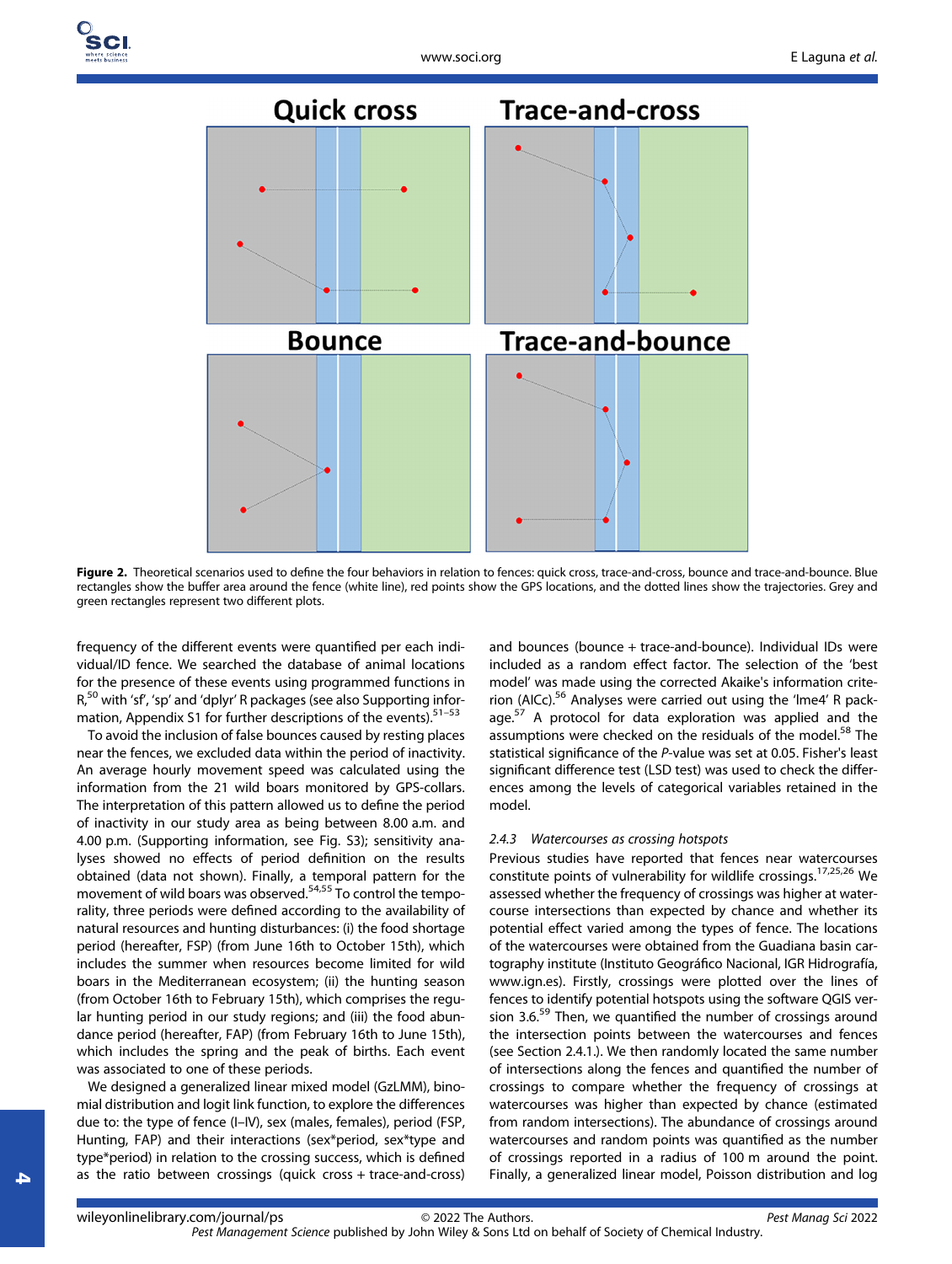

link function, were parameterized to analyze any interaction between the presence of a watercourse  $(1 = \text{watercourse intersection})$ tion,  $0 =$  random intersection) and type of fence (I–IV) relating to the frequency of crossings.

# 3 RESULTS

# 3.1 Descriptive results

Of the fences characterized in the questionnaire, 117 fences (306 km) were available to our monitored individuals. We identified 1405 events around fences (922 quick-cross, 104 trace-cross, 247 bounce, 132 trace-bounce) during 1870 wild boar monitoring days, where wild boar crossings were detected for 73% of them. On average, a wild boar visited  $2.57 \pm 2.13$  estates and 1.69  $\pm$  0.92 land uses. Nine wild boars remained on the estate they were captured on throughout the overall study period (see Table 1). Regarding the temporal and seasonal patterns, of the interactions between our 21 monitored wild boar and fences (events), an average of 32  $\pm$  29 bounces and 86  $\pm$  43 crossings per month, and an average 126  $\pm$  97 bounces and 343  $\pm$  158 crossings per period, were reported (Supporting information, see Fig. S4). The highest values per month were observed in August and September for crossings

| Description of the types of events for each collared wild boar (ID)<br>Table 1. |               |                       |      |                  |             |        |                |          |             |        |              |
|---------------------------------------------------------------------------------|---------------|-----------------------|------|------------------|-------------|--------|----------------|----------|-------------|--------|--------------|
|                                                                                 |               |                       |      | Number of events |             |        | Number of days |          |             |        |              |
| ID                                                                              | Visit estates | Land use <sup>a</sup> | Days | Cross            | Trace-cross | Bounce | Trace-Bounce   | Cross    | Trace-cross | Bounce | Trace-Bounce |
| 1                                                                               | 5             | 4                     | 177  | 3                | 4           | 92     | 41             | 2        | 2           | 72     | 36           |
| 2                                                                               | 3             | 4                     | 10   | 7                | 0           | 4      | 3              | 3        | 0           | 4      | 3            |
| 3                                                                               | 3             | 3, 4                  | 37   | 33               | 14          | 8      | 20             | 19       | 10          | 6      | 18           |
| 4                                                                               | 2             | 4                     | 33   | 0                | 0           | 9      | 5              | $\Omega$ | $\Omega$    |        | 5            |
| 5                                                                               |               |                       | 18   | 0                | 0           | 0      | 0              | 0        | 0           | 0      | 0            |
| 6                                                                               |               |                       | 76   | 0                | 0           | 0      | 0              | 0        | 0           | 0      | 0            |
| 7                                                                               |               | 4                     | 6    | 0                | 0           | 0      | 0              | 0        | 0           | 0      | 0            |
| 8                                                                               | 2             | 4                     | 29   | 26               | 12          | 10     |                | 16       | 6           | 10     | 6            |
| 9                                                                               |               |                       | 234  | 0                | 0           | 0      | $\Omega$       | 0        | 0           | 0      | 0            |
| 10                                                                              | 10            | 3, 4                  | 143  | 175              | 11          | 69     | 30             | 80       | 10          | 54     | 24           |
| 11                                                                              | 4             | 1, 2, 3               | 343  | 394              | 16          | 17     | 12             | 135      | 8           | 17     | 12           |
| 12                                                                              | 4             | 4                     | 7    | 5                | 2           | 0      | 0              | 3        |             | 0      | 0            |
| 13                                                                              | 3             | 1, 3, 4               | 107  | 29               | 8           | 9      | 4              | 18       | 6           | 8      | 4            |
| 14                                                                              |               |                       | 3    | $\mathbf 0$      | 0           | 0      | 0              | 0        | 0           | 0      | 0            |
| 15                                                                              | 4             | 1, 2, 3               | 37   | 70               | 0           | 3      |                | 26       | 0           | 3      |              |
| 16                                                                              |               | 3, 4                  | 3    | 3                |             | 2      | 2              | 2        |             | 2      | 2            |
| 17                                                                              | 3             | 1, 2, 3, 4            | 251  | 177              | 36          | 4      | 3              | 42       | 10          | 4      | 3            |
| 18                                                                              |               | 4                     | 149  | 0                | 0           | 0      | 0              | 0        | 0           | 0      | 0            |
| 19                                                                              |               | 4                     | 45   | 0                | 0           | 20     | 4              | 0        | 0           | 14     | 4            |
| 20                                                                              | 2             | 1, 3                  | 15   | 0                | 0           | 0      | $\Omega$       | $\Omega$ | 0           | 0      | 0            |
| 21                                                                              |               |                       | 147  | 0                | 0           | 0      | 0              | 0        | 0           | 0      | 0            |
|                                                                                 |               | Sum                   | 1870 | 922              | 104         | 247    | 132            | 346      | 54          | 201    | 118          |

The number of monitoring days, estates visited, and land uses exploited, the number of each type of event and the number of days experiencing each type of event are shown.

Land use (1-protected, 2-agriculture, 3-livestock and 4-hunting).

Table 2. Final model to explain variations in crossing success regarding the: type of fence (Types I-IV), sex (males and females) and period (the food shortage period [FSP], the hunting season and the food abundance period [FAP]). Individual was considered as a random effect factor

| Crossing success |          |            |          |            |  |  |
|------------------|----------|------------|----------|------------|--|--|
| Model terms      | Estimate | Std. Error | z value  | $P$ -value |  |  |
| Intercept        | 2.268    | 0.717      | 3.164    | 0.0016     |  |  |
| Type II          | $-0.624$ | 0.287      | $-2.169$ | 0.0301     |  |  |
| Type III         | $-0.915$ | 0.385      | $-2.378$ | 0.0174     |  |  |
| Type IV          | $-1.326$ | 0.451      | $-2.939$ | 0.0033     |  |  |
| Females          | $-3.357$ | 1.311      | $-2.560$ | 0.0105     |  |  |
| Hunting          | $-0.404$ | 0.247      | $-1.637$ | 0.1016     |  |  |
| <b>FAP</b>       | $-0.879$ | 0.320      | $-2.747$ | 0.0060     |  |  |
|                  |          |            |          |            |  |  |

Parameter estimates for the level of fixed factors were computed by considering a reference value of for: level 'Type I" for type of fence; level 'males' for sex; and level 'FSP' for period.

Pest Management Science published by John Wiley & Sons Ltd on behalf of Society of Chemical Industry. [wileyonlinelibrary.com/journal/ps](http://wileyonlinelibrary.com/journal/ps)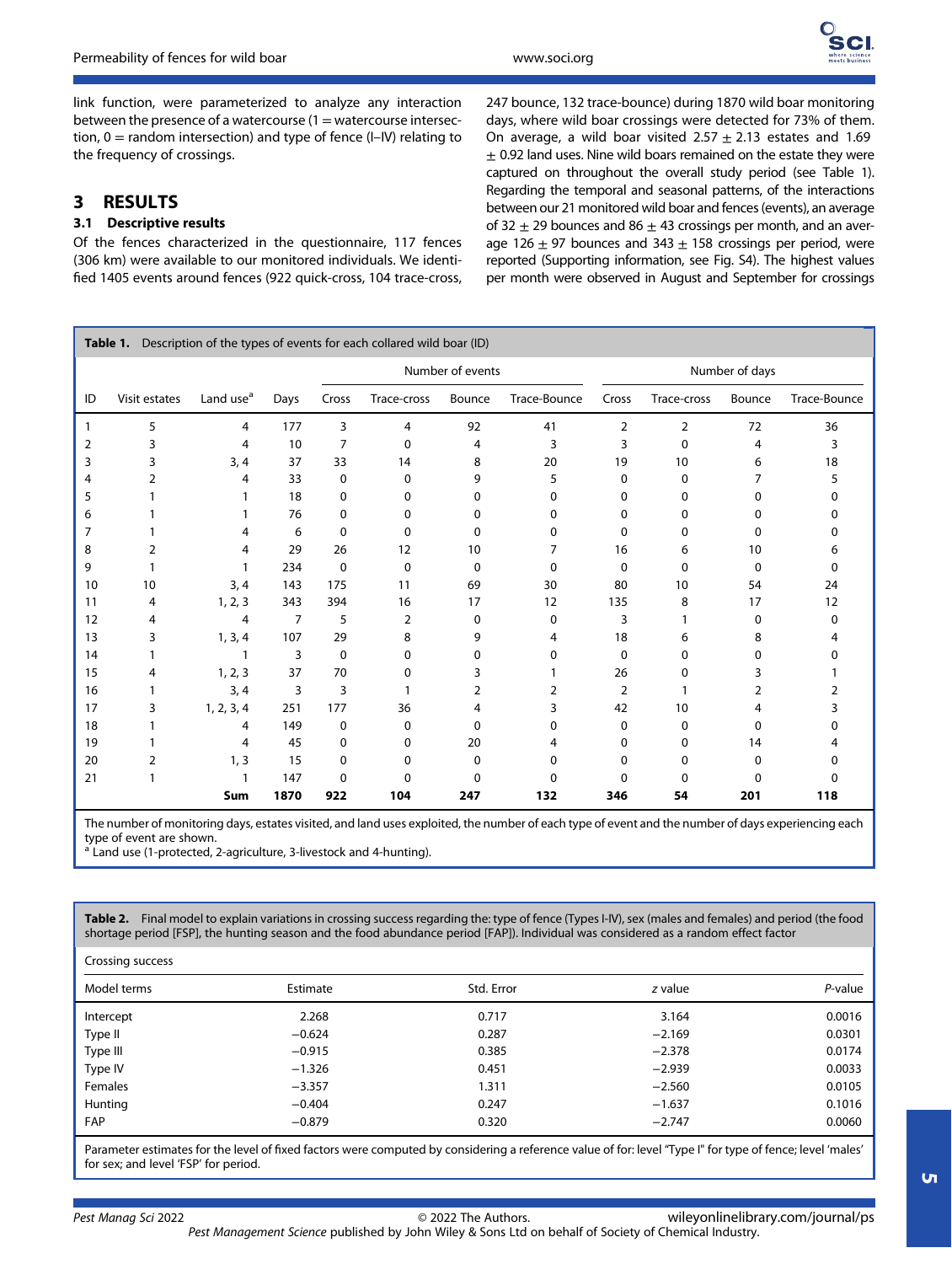

Figure 3. Differences in crossing success (crossings/bounces) by: (A) type of fence (Types I–IV), (B) sex (males and females), and (C) period (the food shortage period, the hunting season, and the food abundance period). The letters represent the significant differences in crossing success between the different levels of each factor.

and in August and October for bounces, these months were grouped within the FSP. Therefore, the highest values per period for both crossings and bounces were observed in the FSP, in comparison with the other periods.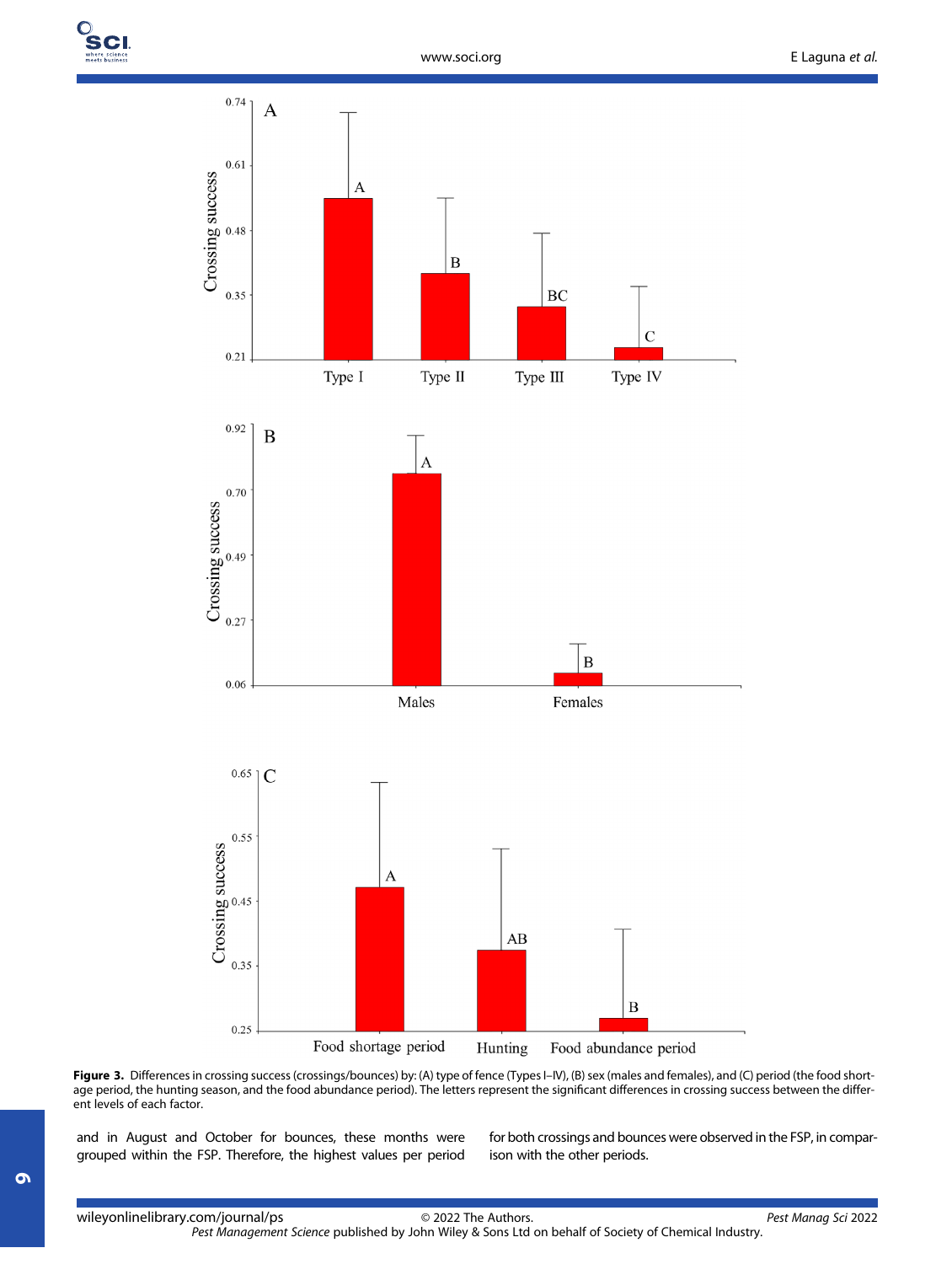

Table 3. Final model to explain variations in the abundance of crossings regarding the interaction between the presence of a watercourse (Factor  $1 =$  watercourse intersection, Factor  $0 =$  random intersections) and type of fence (Types I-IV)

| Abundance of crossings |          |            |          |          |
|------------------------|----------|------------|----------|----------|
| Model terms            | Estimate | Std. Error | z value  | P-value  |
| Intercept              | $-0.780$ | 0.213      | $-3.659$ | 0.0002   |
| Factor 1               | 1.786    | 0.224      | 7.980    | < 0.0001 |
| Type II                | 0.336    | 0.245      | 1.371    | 0.1704   |
| Type III               | $-2.516$ | 1.023      | $-2.460$ | 0.0139   |
| Type IV                | $-1.618$ | 0.616      | $-2.629$ | 0.009    |
| Factor 1* Type II      | $-1.065$ | 0.269      | $-3.952$ | < 0.0001 |
| Factor 1* Type III     | 0.320    | 1.092      | 0.293    | 0.769    |
| Factor 1* Type IV      | 0.899    | 0.658      | 1.366    | 0.172    |
|                        |          |            |          |          |

Parameter estimates for the level of fixed factors were computed by considering a reference value of for: level '0' for factor and level "Type I" for fence.



Figure 4. Number of crossings at watercourses (real watercourse intersection and random intersections) as a function of the type of fence (Types I–IV).

### 3.2 Events at fences

According to the model selected, the crossing success was significantly related to the type of fence ( $F_{3,1400} = 3.19$ ,  $P = 0.023$ ), sex  $(F_{1,1400} = 6.54, P = 0.011)$  and period  $(F_{2,1400} = 5.00 P = 0.007)$ (see Table 2 and Fig. 3); not competing models were obtained with a ΔAICc lower than 2 units (Supporting information, Table S4). Type I fences presented higher crossing success (0.54  $\pm$  0.17) than the others. In addition, Type IV presented lower crossing success than Type II (0.24  $\pm$  0.12 and 0.39  $\pm$  0.16, respectively) (see Fig. 3(A)). The crossing success was higher for males than females  $(0.75 \pm 0.13$  and  $0.10 \pm 0.10$ , respectively) (see Fig. 3(B)), and in the FSP than in the FAP (0.47  $\pm$  0.16 and 0.27  $\pm$  0.14, respectively) (see Fig. 3(C)).

#### 3.3 Watercourses as crossing hotspots

The number of crossings was higher around watercourses than at random intersections, although this effect was dependent on the type of fence  $(F_{18,2940} = 30.192 \text{ } P < 0.0001)$  (see Table 3 and Fig. 4). Type III and IV presented the greatest differences in abundance of crossings between watercourses and random intersections. As expected, the number of crossings at random intersection points was higher for Type I and II than Type III and IV, although numbers were higher around watercourses at these fences, especially for Type I. Types III and IV presented a lower number of crossings at random intersections than Type I and II, and a higher abundance of crossings near watercourses than at random points, especially for Type IV.

# 4 DISCUSION

This study describes the permeability of the types of fences used in a mixed land use Mediterranean area. No fence design was 100% effective for wild boar; however, the well-maintained weekly revised big game proof type fence (Type IV) was the most effective at reducing the crossing success. Also, the crossing success varied significantly between sexes and periods, with higher values for males during the FSP. The effectiveness of the main fences in Mediterranean environments could be improved with better maintenance around the watercourses and, especially, during the FSP.

#### 4.1 Events at fences

Previous studies have reported that livestock fences were effective in containing livestock, although they were permeable to wild ungulates.<sup>19,39,60</sup> Burkholder et al.,<sup>61</sup> reported a crossing success of 64.4% for deer relative to livestock fences, slightly higher than that observed here for wild boar  $(54 + 17%)$ . Livestock fences were the most used type in agricultural areas for crop protection and on livestock farms to delimit pastures (Supporting information, see Table S3) in our study area. For this reason, the greater crossing success reported for this type of fence, and during the FSP, may well be relevant to farmers because of the damage to crops caused by this species.<sup>27</sup> For example, Apollonio et  $al$ ,  $62$ have estimated annual wild boar damage to agriculture in Europe as being valued at €80 000 000. In addition, the movement of wild boars across livestock farms is very relevant from an epidemiological point of view because wild boars represent a reservoir of shared infections.<sup>63</sup>

With regard to big game fences, previous studies have observed that a barrier's characteristics and its level of maintenance are the main factors in determining its permeability.<sup>17,19,20</sup> Accordingly, Negus et al.,<sup>39</sup> have stated that wild boar exclusion fences were more effective in reducing damage than livestock fences but only when the exclusion fences were well maintained, since wild animals make holes in fences to pass through them. This evidence reinforces our results where weekly revised big game proof type fence (Type IV) presented lower levels of crossing success than the poorly-maintained big game proof type fence (Type II). In our study area, big game fences, with different levels of crossing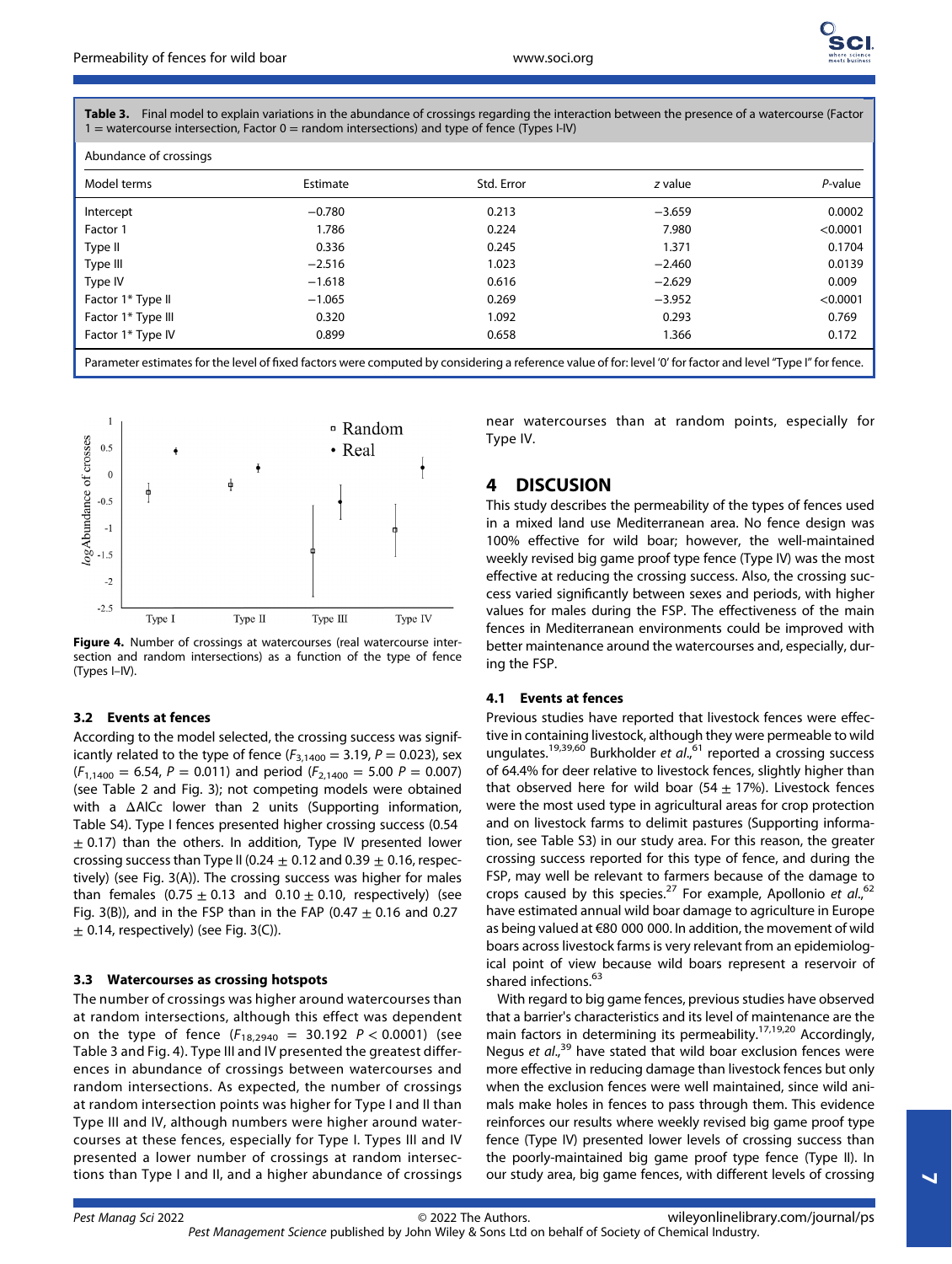success and maintenance, were the most used by hunting estates to contain big game species and in protected areas as perimeter fencing (Supporting information, see Table S3). The displacements between estates represent a high epidemiological risk for the transmission of shared multi-host infections,  $44,64$  affecting their main source of income, i.e. the exploitation of wild ungulates. However, the protected areas in our study area were delimited by Type II fences, whereas 43% of the perimeter around the hunting estates was a Type IV fence. The lower crossing success rate in the latter case indicates that hunting estates using a wellmaintained big game proof type fence were safer in terms of spreading shared infections than protected areas. Nowadays, this information is essential in Europe where little scientific literature is available on the efficacy of fencing to control the spread of wildlife diseases.<sup>40,41</sup>

On the one hand, a higher level of crossing success was observed for males than females perhaps due to the longer displacements of males, especially during the hunting season and the FSP, recently reported in the same area.<sup>55</sup> However, we have not found any study that explicitly analyses the effect of sex on crossing success, although Lavelle et  $al.,$ <sup>38</sup> observed that of the seven wild pigs that escaped hog-panel fences, five were males. Previously, Hone and Atkinson,<sup>65</sup> did not observe any apparent effect of sex or age on the time taken by pigs to cross fences. Also, a higher rate of crossing success was observed in the FSP than in the FAP which coincided with the patterns observed in the number of crossings and bounces per month and period (Supporting information, see Fig. S4). The same pattern was observed by White et al.,<sup>27</sup> where wild pigs crossed and broke fences more intensively during the harvest period (September–October) when crops were ripe. Lombardini et al.,<sup>66</sup> have also reported that crop damage (e.g., vineyards, oat fields…) by wild boars were characterized by a peak incidence in the summer and early autumn (FSP), and a minimum in spring (FAP). In our study area, the harvest period is concentrated in June for rainfed crops and in September–October for irrigated crops (E. Laguna and J.A. Barasona, unpublished data). Our results suggest that increasing the monitoring and maintenance of fences during the FSP period may reduce the rate of successful crossing at these barriers.

Finally, well-maintained big game proof type fences presented less efficiency in containing wild boars than other electrified fence designs.38,65,67 However, a significant effort and continuous surveillance is required in the latter case to prevent their deterioration and their cost is higher, $65,67$  especially on a large scale and for a prolonged period. Nonetheless, a wild-boar proof fence must be buried to a depth of 20 cm or firmly anchored to the ground to prevent wild boars from lifting it up and passing underneath.<sup>68</sup> For instance, experts in ASF from EFSA concluded that the use of wild-boar proof fences is the biosecurity measure considered most likely to effectively reduce the risk of ASF introduction into outdoor pig farms where the single solid or double fences that are at least 1.5 m high must be fixed to the ground. $42$  However, the installation of fences is regulated, and this type of fence is not allowed everywhere due to its potential effects on non-target species.<sup>69</sup>

#### 4.2 Watercourses as crossing hotspots

Previous studies have reported that watercourses constitute vulnerable points of fences, thus reducing their effectiveness.<sup>17,25,26</sup> For this reason, watercourses act as natural corridors for wild boars and are, therefore, frequently used by animals wishing to cross them.<sup>4</sup> In addition, watercourses represent difficulties for fencing due to the seasonal oscillations in the water level and the pressure exerted by the water on the fence.<sup>70</sup> Therefore, farm managers should focus their efforts on reviewing these points, especially after heavy rains or prolonged periods of drought, to enhance the fence's effectiveness, as the vulnerability of a fence can be high at such locations. Despite fences fixed to the ground having been shown to be effective in containing wild boars, 68 and even if the regulations allow their use, special attention should be paid at their intersection with watercourses.

#### 4.3 Drawbacks of fences

Though fences can be a reliable solution to wildlife conflicts, there are some negative consequences of using fencing. For example, when ungulates are excluded from feeding in an agricultural field, they may simply shift to nearby unprotected areas thereby increasing damage.<sup>71</sup> Additionally, the habitat lost due to the exclusion of areas that were previously accessible may concentrate ungulates in smaller areas, potentially magnifying existing damage or exacerbating disease transmission.<sup>19</sup>

The rapid increase in fencing further highlights the importance of understanding its effects on nature.<sup>72</sup> Fences carry animal conservation costs (e.g., genetic drift, population isolation, an insufficient home range for large carnivores, cut migration routes, lower the carrying capacity of the landscape), since contiguous habitats are converted into islands.<sup>29,73</sup> Also, fences are built for specific species and purposes, and often achieve those purposes, although their effects on non-target species can create losers.<sup>10</sup> Nowadays, a relatively novel conservation tool aimed at mitigating these impacts is the use of wildlife-friendly fencing.<sup>74</sup> However, there is still an incomplete understanding as to how this tool affects, the movement of animals, and whether it increases habitat connectivity across barriers and future studies must fill these gaps.

## ACKNOWLEDGEMENTS

The authors thank all those who have participated in the development and collection of the data for this study. This study was funded by MINECO-FEDER (AGL2016-76358-R) and (PID2019- 111699RB-I00). E.L. is supported by a pre-doctoral grant (Programa Talento Formación) funded by the European Social Fund (ESF) and the Castilla-La Mancha Regional Government (JCCM) (ref: SBPLY/16/180501/00269). AJC is supported by a 'Juan de la Cierva' contract (IJC2020-042629-I) funded by MCIN/AEI /10.13039/501100011033 and by the European Union Next Generation EU/PRTR.

# CONFLICT OF INTEREST

The authors declare that they have no conflict of interest.

# DATA AVAILABILITY STATEMENT

The data that support the findings of this study are available from the corresponding author upon reasonable request.

## SUPPORTING INFORMATION

Supporting information may be found in the online version of this article.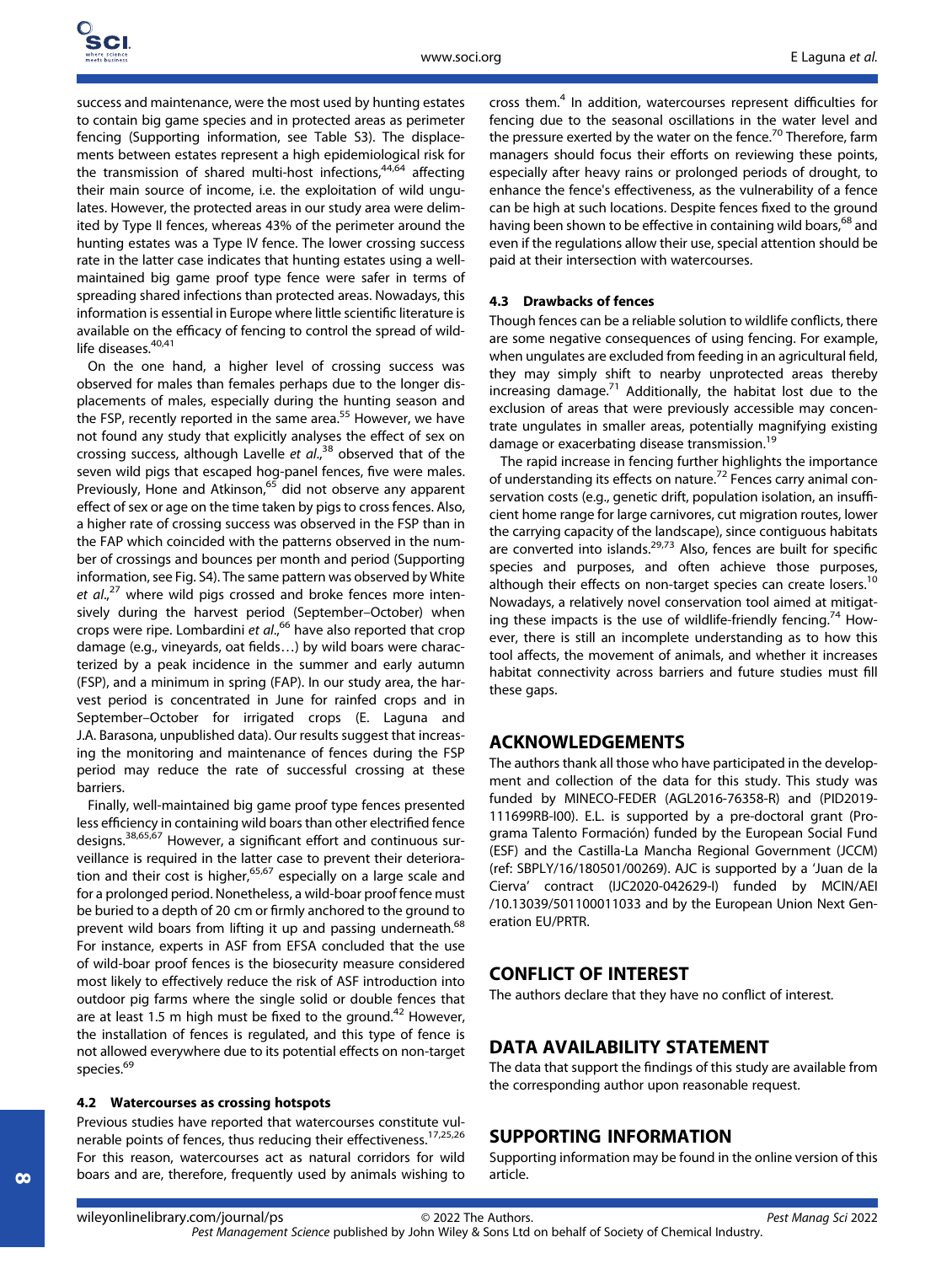

### **REFERENCES**

- 1 Nathan R, Getz WM, Revilla E, Holyoak M, Kadmon R, Saltz D et al., A movement ecology paradigm for unifying organismal movement research. PNAS 105:19052–19059 (2008). [https://doi.org/10.1073/](https://doi.org/10.1073/pnas.0800375105) [pnas.0800375105](https://doi.org/10.1073/pnas.0800375105).
- 2 Morelle K, Podgórski T, Prévot C, Keuling O, Lehaire F and Lejeune P, Towards understanding wild boar Sus scrofa movement: a synthetic movement ecology approach. Mamm Rev 45:15–29 (2015). [https://](https://doi.org/10.1111/mam.12028) [doi.org/10.1111/mam.12028.](https://doi.org/10.1111/mam.12028)
- 3 Thurfjell H, Ball JP, Åhlén PA, Kornacher P, Dettki H and Sjöberg K, Habitat use and spatial patterns of wild boar Sus scrofa (L.): agricultural fields and edges. Eur J Wildl Res 55:517–523 (2009). [https://doi.org/](https://doi.org/10.1007/s10344-009-0268-1) [10.1007/s10344-009-0268-1.](https://doi.org/10.1007/s10344-009-0268-1)
- 4 Castillo-Contreras R, Carvalho J, Serrano E, Mentaberre G, Fernández-Aguilar X, Colom A et al., Urban wild boars prefer fragmented areas with food resources near natural corridors. STOTEN 615:282–288 (2018).<https://doi.org/10.1016/j.scitotenv.2017.09.277>.
- 5 Amici A, Serrani F, Rossi CM and Primi R, Increase in crop damage caused by wild boar (Sus scrofa L.): the "refuge effect". Agron Sustain Dev 32:683–692 (2012).<https://doi.org/10.1007/s13593-011-0057-6>.
- 6 Long ES, Diefenbach DR, Wallingford BD and Rosenberry CS, Influence of roads, rivers, and mountains on natal dispersal of white-tailed deer. J Wildl Manag 74:1242–1249 (2010). [https://doi.org/10.1111/j.](https://doi.org/10.1111/j.1937-2817.2010.tb01244.x) [1937-2817.2010.tb01244.x](https://doi.org/10.1111/j.1937-2817.2010.tb01244.x).
- 7 Ito TY, Lhagvasuren B, Tsunekawa A, Shinoda M, Takatsuki S, Buuveibaatar B et al., Fragmentation of the habitat of wild ungulates by anthropogenic barriers in Mongolia. PLoS One 8:e56995 (2013). [https://doi.org/10.1371/journal.pone.0056995.](https://doi.org/10.1371/journal.pone.0056995)
- 8 Passoni G, Coulson T, Ranc N, Corradini A, Mark Hewison AJ, Ciuti S et al., Roads constrain movement across behavioural processes in a partially migratory ungulate. Mov Ecol 9:57 (2021).
- 9 Tucker MA, Böhning-Gaese K, Fagan WF, Fryxell JM, Van Moorter B, Alberts SC et al., Moving in the Anthropocene: global reductions in terrestrial mammalian movements. Science 359:466–469 (2018). [https://doi.org/10.1126/science.aam9712.](https://doi.org/10.1126/science.aam9712)
- 10 McInturff A, Xu W, Wilkinson CE, Dejid N and Brashares JS, Fence ecology: frameworks for understanding the ecological effects of fences. Bioscience 70:971–985 (2020). [https://doi.org/10.1093/](https://doi.org/10.1093/biosci/biaa103) [biosci/biaa103](https://doi.org/10.1093/biosci/biaa103).
- 11 Hayward MW and Somers MJ, An introduction to fencing for conservation, in Fencing for Conservation. Springer, New York, NY, pp. 1–6 (2012).
- 12 Li L, Fassnacht FE, Storch I and Bürgi M, Land-use regime shift triggered the recent degradation of alpine pastures in Nyanpo Yutse of the eastern Qinghai-Tibetan plateau. Landsc Ecol 32:2187–2203 (2017). <https://doi.org/10.1007/s10980-017-0510-2>.
- 13 Middleton AD, Sawyer H, Merkle JA, Kauffman MJ, Cole EK, Dewey SR et al., Conserving transboundary wildlife migrations: recent insights from the greater Yellowstone ecosystem. Front Ecol Environ 18:83– 91 (2020). [https://doi.org/10.1002/fee.2145.](https://doi.org/10.1002/fee.2145)
- 14 Xu W, Dejid N, Herrmann V, Sawyer H and Middleton AD, Barrier behaviour analysis (BaBA) reveals extensive effects of fencing on wideranging ungulates. J Appl Ecol 58:690–698 (2021). [https://doi.org/](https://doi.org/10.1111/1365-2664.13806) [10.1111/1365-2664.13806.](https://doi.org/10.1111/1365-2664.13806)
- 15 Vanak AT, Thaker M and Slotow R, Do fences create an edge-effect on the movement patterns of a highly mobile mega-herbivore? Biol Conserv 143:2631–2637 (2010). [https://doi.org/10.1016/j.biocon.](https://doi.org/10.1016/j.biocon.2010.07.005) [2010.07.005.](https://doi.org/10.1016/j.biocon.2010.07.005)
- 16 Nandintsetseg D, Bracis C, Olson KA, Böhning-Gaese K, Calabrese JM, Chimeddorj B et al., Challenges in the conservation of wide-ranging nomadic species. J Appl Ecol 56:1916–1926 (2019). [https://doi.org/](https://doi.org/10.1111/1365-2664.13380) [10.1111/1365-2664.13380.](https://doi.org/10.1111/1365-2664.13380)
- 17 Cozzi G, Broekhuis F, McNutt JW and Schmid B, Comparison of the effects of artificial and natural barriers on large African carnivores: implications for interspecific relationships and connectivity. J Anim Ecol 82:707–715 (2013).<https://doi.org/10.1111/1365-2656.12039>.
- 18 Peaden JM, Nowakowski AJ, Tuberville TD, Buhlmann KA and Todd BD, Effects of roads and roadside fencing on movements, space use, and carapace temperatures of a threatened tortoise. Biol Conserv 214: 13–22 (2017).<https://doi.org/10.1016/j.biocon.2017.07.022>.
- 19 Vercauteren KC, Lavelle MJ and Hygnstrom S, From the field: fences and deer-damage management: a review of designs and efficacy. Wildl Soc Bull 34:191–200 (2006). [https://doi.org/10.2193/0091-](https://doi.org/10.2193/0091-7648(2006)34%5B191:FADMAR%5D2.0.CO;2) [7648\(2006\)34\[191:FADMAR\]2.0.CO;2.](https://doi.org/10.2193/0091-7648(2006)34%5B191:FADMAR%5D2.0.CO;2)
- 20 Pirie TJ, Thomas RL and Fellowes MD, Game fence presence and permeability influences the local movement and distribution of south African mammals. Afr Zool 52:217–227 (2017). [https://doi.org/10.](https://doi.org/10.1080/15627020.2017.1410074) [1080/15627020.2017.1410074.](https://doi.org/10.1080/15627020.2017.1410074)
- 21 Mysterud A and Rolandsen CM, Fencing for wildlife disease control. J Appl Ecol 56:519–525 (2019). [https://doi.org/10.1111/1365-2664.](https://doi.org/10.1111/1365-2664.13301) [13301.](https://doi.org/10.1111/1365-2664.13301)
- 22 Clevenger AP, Chruszcz B and Gunson KE, Highway mitigation fencing reduces wildlife-vehicle collisions. Wildl Soc Bull 29:646–653 (2001).
- 23 Honda T, Kubota Y and Ishizawa Y, Ungulates-exclusion grates as an adjoining facility to crop damage prevention fences. Eur J Wildl Res 66:1–7 (2020). [https://doi.org/10.1007/s10344-020-1362-7.](https://doi.org/10.1007/s10344-020-1362-7)
- 24 Parker HA, Larkin JT, Heggenstaller D, Duchamp J, Tyree MC, Rushing CS et al., Evaluating the impacts of white-tailed deer (Odocoileus virginianus) browsing on vegetation in fenced and unfenced timber harvests. For Ecol Manage 473:118326 (2020). [https://doi.org/](https://doi.org/10.1016/j.foreco.2020.118326) [10.1016/j.foreco.2020.118326](https://doi.org/10.1016/j.foreco.2020.118326).
- 25 Lindsey PA, Masterson CL, Beck AL and Romañach S, Ecological, social and financial issues related to fencing as a conservation tool in Africa, in Fencing for Conservation. Springer, New York, NY, pp. 215–234 (2012).
- 26 Honda T, A sound deterrent prevented deer intrusions at the intersection of a river and fence. Mammal Study 44:269-274 (2019). [https://doi.org/10.3106/ms2019-0034.](https://doi.org/10.3106/ms2019-0034)
- 27 White M, Kauffman K, Lewis J and Miller R, Wild pigs breach farm fence through harvest time in southern San Joaquin Valley. Calif Agric 72: 120–126 (2018).<https://doi.org/10.3733/ca.2018a0017>.
- 28 Sawyer H, Kauffman MJ, Middleton AD, Morrison TA, Nielson RM and Wyckoff TB, A framework for understanding semi-permeable barrier effects on migratory ungulates. J Appl Ecol 50:68–78 (2013). [https://](https://doi.org/10.1111/1365-2664.12013) [doi.org/10.1111/1365-2664.12013](https://doi.org/10.1111/1365-2664.12013).
- 29 Osipova L, Okello MM, Njumbi SJ, Ngene S, Western D, Hayward MW et al., Fencing solves human-wildlife conflict locally but shifts problems elsewhere: a case study using functional connectivity modelling of the African elephant. J Appl Ecol 55:2673-2684 (2018). <https://doi.org/10.1111/1365-2664.13246>.
- 30 Apollonio M, Belkin VV, Borkowski J, Borodin OI, Borowik T, Cagnacci F et al., Challenges and science-based implications for modern management and conservation of European ungulate populations. Mammal Res 62:209–217 (2017). [https://doi.org/10.1007/s13364-](https://doi.org/10.1007/s13364-017-0321-5) [017-0321-5.](https://doi.org/10.1007/s13364-017-0321-5)
- 31 Carpio AJ, Apollonio M and Acevedo P, Wild ungulate overabundance in Europe: contexts, causes, monitoring and management recommendations. Mammal Rev 51:95–108 (2021). [https://doi.org/10.](https://doi.org/10.1111/mam.12221) [1111/mam.12221](https://doi.org/10.1111/mam.12221).
- 32 Vidrih M and Trdan S, Evaluation of different designs of temporary electric fence systems for the protection of maize against wild boar (Sus scrofa L., Mammalia, Suidae). Acta Agric Slov 91:343–349 (2008).
- 33 Massei G, Roy S and Bunting R, Too many hogs? A review of methods to mitigate impact by wild boar and feral hogs. Hum Wildl Interact 5: 79–99 (2011).
- 34 Barasona JA, VerCauteren KC, Saklou N, Gortazar C and Vicente J, Effectiveness of cattle operated bump gates and exclusion fences in preventing ungulate multi-host sanitary interaction. Prev Vet Med 111: 42–50 (2013).<https://doi.org/10.1016/j.prevetmed.2013.03.009>.
- 35 Rosell C, Fernández-Bou M, Camps F, Boronat C, Navas F, Martinez M et al. eds, Animal-vehicle collisions: a new cooperative strategy is needed to reduce the conflict, in International Conference on Ecology and Transportation (ICOET 2013); 2013 Jun 23–27. Scottsdale, Arizona (2013).
- 36 Újváry D, Horváth Z and Szemethy L, Effect of area decrease in a food competition situation in captive wild boars (Sus scrofa). J Vet Behav 7: 238–244 (2012).<https://doi.org/10.1016/j.jveb.2011.06.003>.
- 37 Újváry D, Schally G, Buczkó M, Szabó L and Szemethy L, A simple method for the assessment of wild boars' (Sus scrofa) habitat use. J Vet Behav 9:127–131 (2014). [https://doi.org/10.1016/j.jveb.2014.](https://doi.org/10.1016/j.jveb.2014.02.003) [02.003](https://doi.org/10.1016/j.jveb.2014.02.003).
- 38 Lavelle MJ, Vercauteren KC, Hefley TJ, Phillips GE, Hygnstrom SE, Long DB et al., Evaluation of fences for containing feral swine under simulated depopulation conditions. J Wildl Manage 75:1200–1208 (2011).<https://doi.org/10.1002/jwmg.134>.
- 39 Negus PM, Marshall JC, Clifford SE, Blessing JJ and Steward AL, No sitting on the fence: protecting wetlands from feral pig damage by exclusion fences requires effective fence maintenance. Wetl Ecol